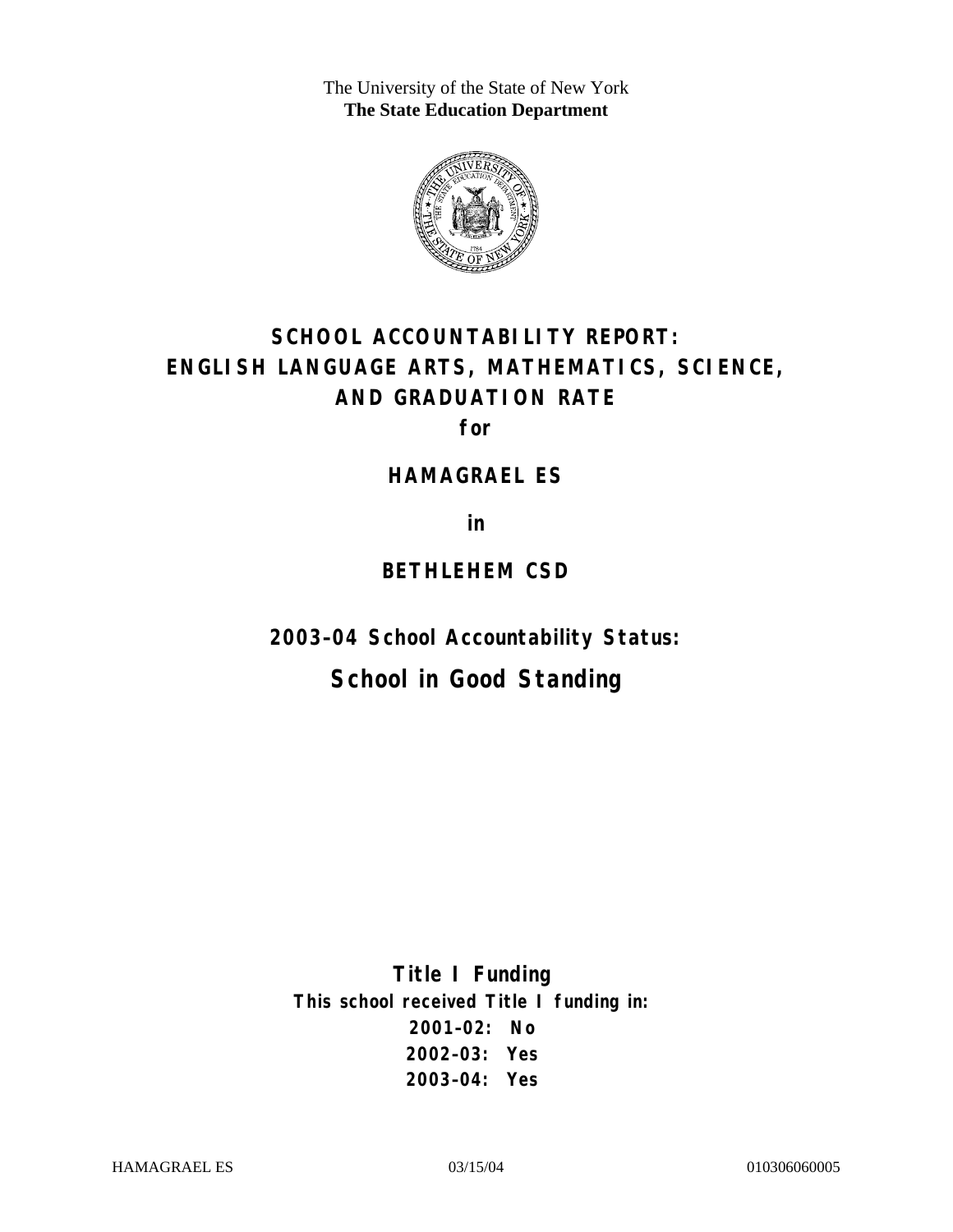### **District/School Accountability Status Categories**

The list below defines the district or school status categories under New York State's district and school accountability system, which is divided into a Federal Title I component and a State component. A district or school that does not receive Title I funding in a school year does not have a federal status in that year. Schools receiving Title I funds that are not in good standing must provide school choice for their students; those in need of improvement year 2 and beyond must also provide Supplemental Education Services to eligible students. Other consequences for districts and schools not in good standing can be found at: www.emsc.nysed.gov/deputy/nclb/accountability/siinfo.htm. To be removed from any improvement status, a district or school must make Adequate Yearly Progress (AYP) for two consecutive years, or in the case of a School Under Registration Review, achieve the performance targets established for the school by the Commissioner.

**District/School in Good Standing:** A district or school is considered to be in good standing if it has not been identified as a District or School in Need of Improvement, Requiring Corrective Action, Planning for Restructuring, or Requiring Academic Progress, or as a School Under Registration Review.

**District/School Requiring Academic Progress:** Under the State component of New York's accountability system, a district or school that did not make AYP in the same grade and subject for two consecutive years is considered a School Requiring Academic Progress (Year 1) the following year. In each succeeding year that the school fails to make AYP, the year designation is incremented by one.

**District/School in Need of Improvement (Year 1):** A district or school that has not made AYP for two consecutive years in the same grade or subject while receiving Title I funds is considered a District/School in Need of Improvement (Year 1) the following year.

**District/School in Need of Improvement (Year 2):** A District or School in Need of Improvement (Year 1) that does not make AYP in the grade or subject for which it was identified while receiving Title I funds is considered a District or School in Need of Improvement (Year 2) the following year.

**District/School Requiring Corrective Action:** A District or School in Need of Improvement (Year 2) that does not make AYP in the grade or subject for which it was identified while receiving Title I funds is considered a District or School Requiring Corrective Action the following year.

**District/School Planning for Restructuring:** A District or School Requiring Corrective Action that does not make AYP in the grade or subject for which it was identified while receiving Title I funds is considered a District or School Planning for Restructuring the following year.

**School Under Registration Review (SURR):** Schools that are farthest from the State standard and have been determined by the Commissioner to be most in need of improvement are Schools Under Registration Review. These schools must achieve performance targets specified by the Commissioner of Education in their area(s) of identification within a prescribed timeframe or risk having their registration revoked by the Board of Regents.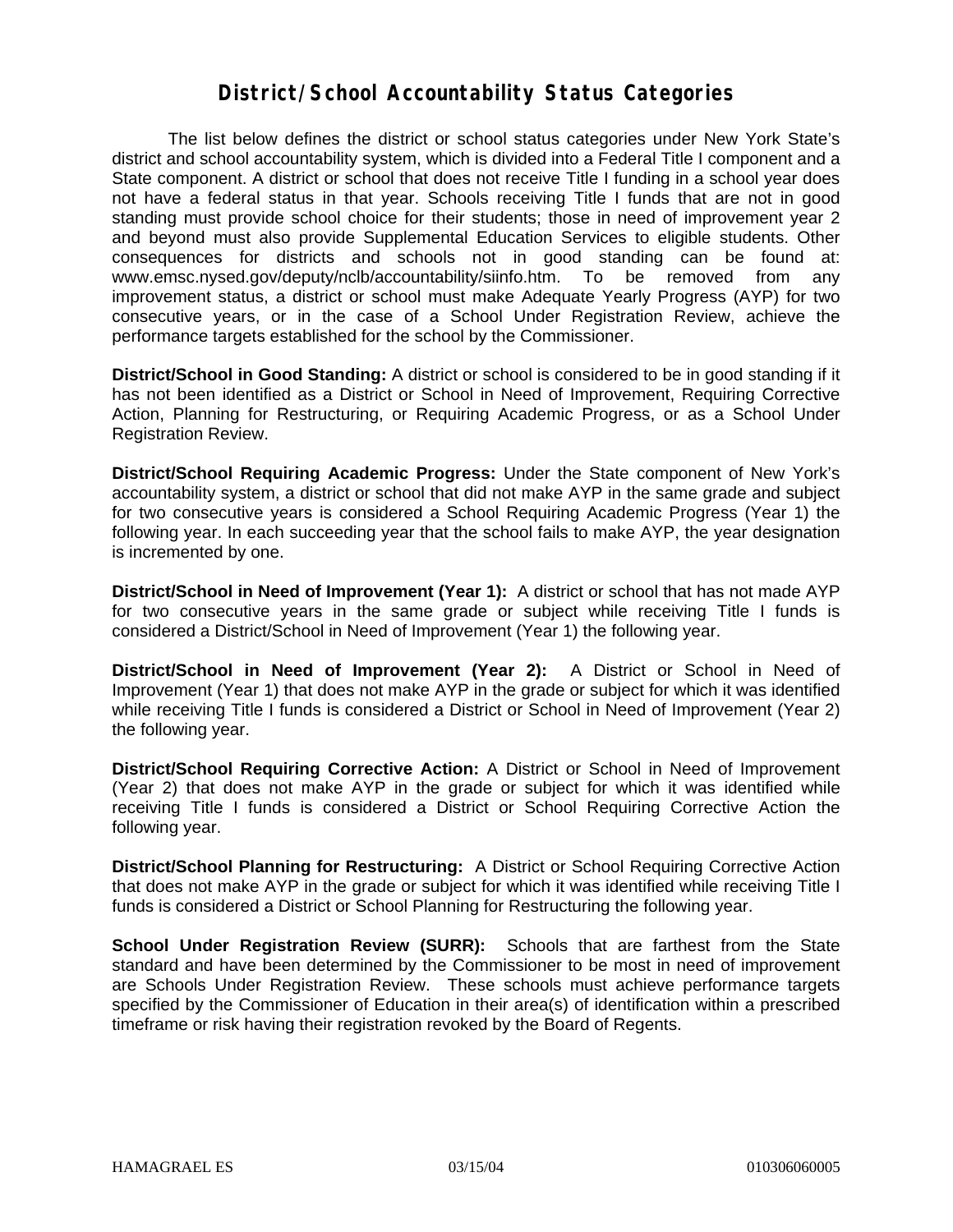# **Elementary-Level English Language Arts**

Definitions of terms, such as Performance Index and Effective Annual Measurable Objective (AMO), are in the glossary, which is the last page of this report.

**For a school to make Adequate Yearly Progress (AYP) in 2002–03, every accountability group must make AYP.** 

**For an accountability group to make AYP in 2002–03, it must** 

- 1. meet the 95 percent participation requirement (*2002–03 Participation*), *and*
- 2. *either* meet its Effective AMO *or* make safe harbor (*2002–03 Performance* and *Standards*).

To meet the participation requirement, 95 percent of the grade 4 enrollment in each accountability group with 40 or more students must

be tested. To meet the Effective AMO, the Performance Index for each group with 30 or more continuously enrolled students must equal or exceed the Effective AMO. To make safe harbor, the Performance Index of each of these groups must equal or exceed its ELA safe harbor target *and* the group must meet the elementary-level science qualification for safe harbor. (See the elementary-level science page of this report for further information on meeting the science qualification for safe harbor.)

*ELA Safe Harbor Targets:* The elementary-level 2002–03 ELA Safe Harbor Target is calculated by using the following equation: 2001–02 PI + (200 – the 2001–02 PI) <sup>×</sup> 0.10. The 2003–04 ELA Safe Harbor Target is calculated by using the following equation: 2002–03 PI + (200 – the 2002–03 PI)  $\times$  0.10. The 2003–04 target is provided for groups whose PI was below the Effective AMO in 2002–03.

| <b>Accountability Group</b>       | 2002-03 Participation |                                    | 2002-03 Performance*                                    |                      | 2002-03 Standards |                                     |                                                           |                                                              | 2003-04                                           |
|-----------------------------------|-----------------------|------------------------------------|---------------------------------------------------------|----------------------|-------------------|-------------------------------------|-----------------------------------------------------------|--------------------------------------------------------------|---------------------------------------------------|
|                                   | Grade 4<br>Enrollment | Percent of<br>Enrollment<br>Tested | Count of<br>Continuously<br>Enrolled<br><b>Students</b> | Performance<br>Index | Effective<br>AMO  | <b>ELA Safe</b><br>Harbor<br>Target | Met the<br>Science<br>Qualification<br>for Safe<br>Harbor | <b>Made</b><br><b>AYP</b> in<br><b>ELA</b> in<br>$2002 - 03$ | <b>ELA Safe</b><br><b>Harbor</b><br><b>Target</b> |
| All Students                      | 103                   | 100%                               | 101                                                     | 187                  | 113               |                                     |                                                           | <b>Yes</b>                                                   |                                                   |
| <b>Students with Disabilities</b> | 7                     |                                    | 6                                                       |                      |                   |                                     |                                                           |                                                              |                                                   |
| American Indian/Alaskan Native    |                       |                                    |                                                         |                      |                   |                                     |                                                           |                                                              |                                                   |
| <b>Black</b>                      |                       |                                    |                                                         |                      |                   |                                     |                                                           |                                                              |                                                   |
| Hispanic                          |                       |                                    |                                                         |                      |                   |                                     |                                                           |                                                              |                                                   |
| Asian or Pacific Islander         | 3                     |                                    | 3                                                       |                      |                   |                                     |                                                           |                                                              |                                                   |
| White                             | 99                    | 100%                               | 97                                                      | 187                  | 113               |                                     |                                                           | <b>Yes</b>                                                   |                                                   |
| <b>Limited English Proficient</b> |                       |                                    |                                                         |                      |                   |                                     |                                                           |                                                              |                                                   |
| Economically Disadvantaged        | $\overline{c}$        |                                    | $\overline{2}$                                          |                      |                   |                                     |                                                           |                                                              |                                                   |
| <b>Final AYP Determination</b>    |                       |                                    |                                                         |                      |                   |                                     |                                                           | <b>Yes</b>                                                   |                                                   |

\*For schools with fewer than 30 continuously enrolled tested students in 2002–03, data for 2001–02 and 2002–03 were combined to determine counts and PIs.

\*\*Groups with a "\*\*" are not required to meet the science qualification for safe harbor to make safe harbor in English and mathematics because fewer than 30 students in the group were administered the science test.

**State accountability status in elementary-level English language arts: School in Good Standing** 

Title I accountability status in elementary-level English language arts: School in Good Standing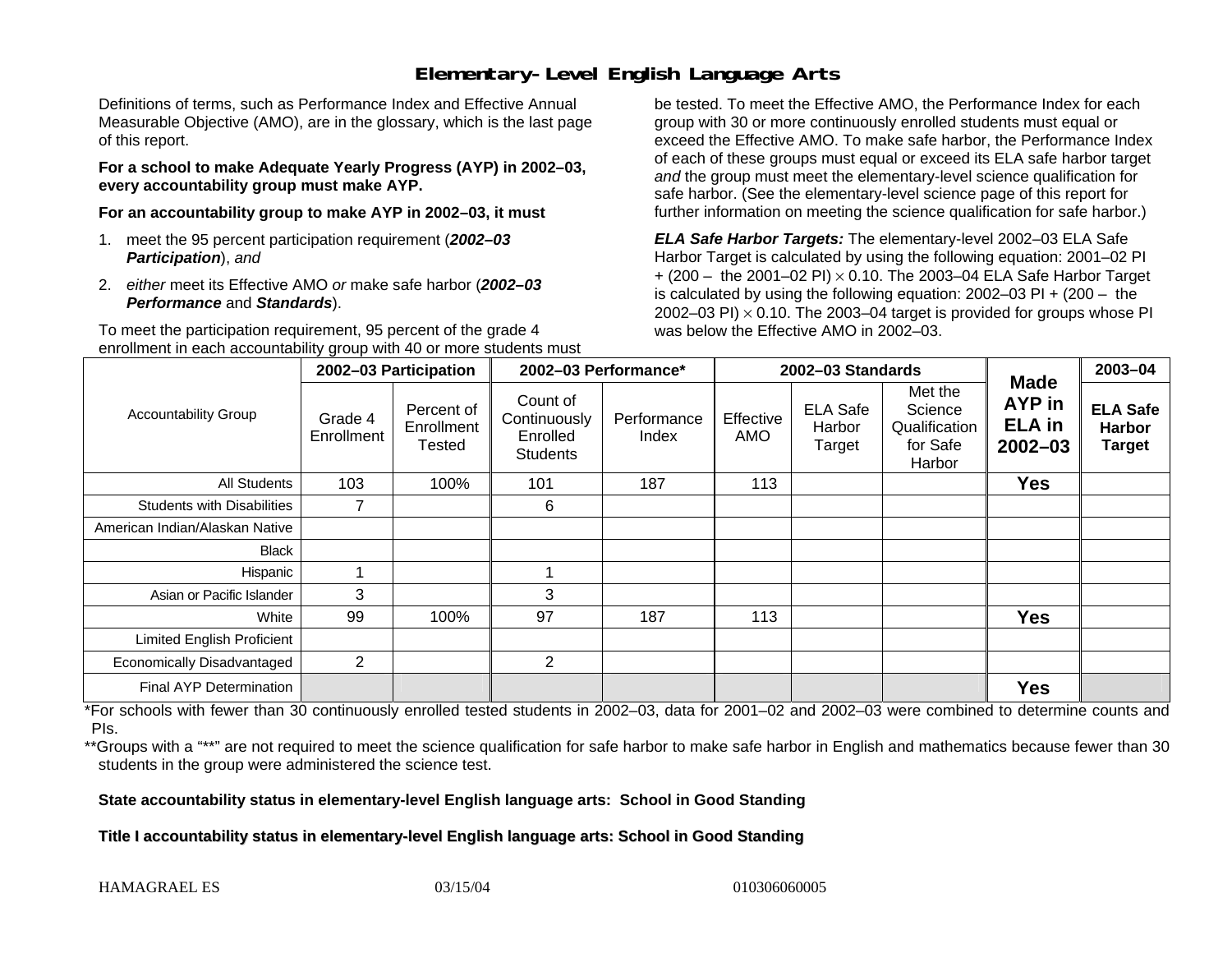# **Elementary-Level Mathematics**

Definitions of terms, such as Performance Index and Effective Annual Measurable Objective (AMO), are in the glossary, which is the last page of this report.

**For a school to make Adequate Yearly Progress (AYP) in 2002–03, every accountability group must make AYP.** 

**For an accountability group to make AYP in 2002–03, it must** 

- 1. meet the 95 percent participation requirement (*2002–03 Participation*), *and*
- 2. *either* meet its Effective AMO *or* make safe harbor (*2002–03 Performance* and *Standards*).

To meet the participation requirement, 95 percent of the grade 4 enrollment in each accountability group with 40 or more students must

be tested. To meet the Effective AMO, the Performance Index for each group with 30 or more continuously enrolled students must equal or exceed the Effective AMO. To make safe harbor, the Performance Index of each of these groups must equal or exceed its math safe harbor target *and* the group must meet the elementary-level science qualification for safe harbor. (See the elementary-level science page of this report for further information on meeting the science qualification for safe harbor.)

*Math Safe Harbor Targets:* The elementary-level 2002–03 Math Safe Harbor Target is calculated by using the following equation: 2001–02 PI + (200 – the 2001–02 PI) × 0.10. The 2003–04 Math Safe Harbor Target is calculated by using the following equation: 2002–03 PI + (200  $-$  the 2002–03 PI)  $\times$  0.10. The 2003–04 target is provided for groups whose PI was below the Effective AMO in 2002–03.

| <b>Accountability Group</b>       | 2002-03 Participation |                                    | 2002-03 Performance*                                    |                      | 2002-03 Standards |                               |                                                           |                                                        | 2003-04                                            |
|-----------------------------------|-----------------------|------------------------------------|---------------------------------------------------------|----------------------|-------------------|-------------------------------|-----------------------------------------------------------|--------------------------------------------------------|----------------------------------------------------|
|                                   | Grade 4<br>Enrollment | Percent of<br>Enrollment<br>Tested | Count of<br>Continuously<br>Enrolled<br><b>Students</b> | Performance<br>Index | Effective<br>AMO  | Math Safe<br>Harbor<br>Target | Met the<br>Science<br>Qualification<br>for Safe<br>Harbor | <b>Made</b><br>AYP in<br><b>Math in</b><br>$2002 - 03$ | <b>Math Safe</b><br><b>Harbor</b><br><b>Target</b> |
| <b>All Students</b>               | 101                   | 100%                               | 99                                                      | 196                  | 126               |                               |                                                           | <b>Yes</b>                                             |                                                    |
| <b>Students with Disabilities</b> | $\overline{ }$        |                                    | 6                                                       |                      |                   |                               |                                                           |                                                        |                                                    |
| American Indian/Alaskan Native    |                       |                                    |                                                         |                      |                   |                               |                                                           |                                                        |                                                    |
| <b>Black</b>                      |                       |                                    |                                                         |                      |                   |                               |                                                           |                                                        |                                                    |
| Hispanic                          |                       |                                    |                                                         |                      |                   |                               |                                                           |                                                        |                                                    |
| Asian or Pacific Islander         | 3                     |                                    | 3                                                       |                      |                   |                               |                                                           |                                                        |                                                    |
| White                             | 97                    | 100%                               | 95                                                      | 196                  | 126               |                               |                                                           | <b>Yes</b>                                             |                                                    |
| <b>Limited English Proficient</b> |                       |                                    |                                                         |                      |                   |                               |                                                           |                                                        |                                                    |
| Economically Disadvantaged        | 2                     |                                    | $\overline{2}$                                          |                      |                   |                               |                                                           |                                                        |                                                    |
| <b>Final AYP Determination</b>    |                       |                                    |                                                         |                      |                   |                               |                                                           | <b>Yes</b>                                             |                                                    |

\*For schools with fewer than 30 continuously enrolled tested students in 2002–03, data for 2001–02 and 2002–03 were combined to determine counts and PIs. \*\*Groups with a "\*\*" are not required to meet the science qualification for safe harbor to make safe harbor in English and mathematics because fewer than 30 students in the group were administered the science test.

**State accountability status in elementary-level mathematics: School in Good Standing** 

Title I accountability status in elementary-level mathematics: School in Good Standing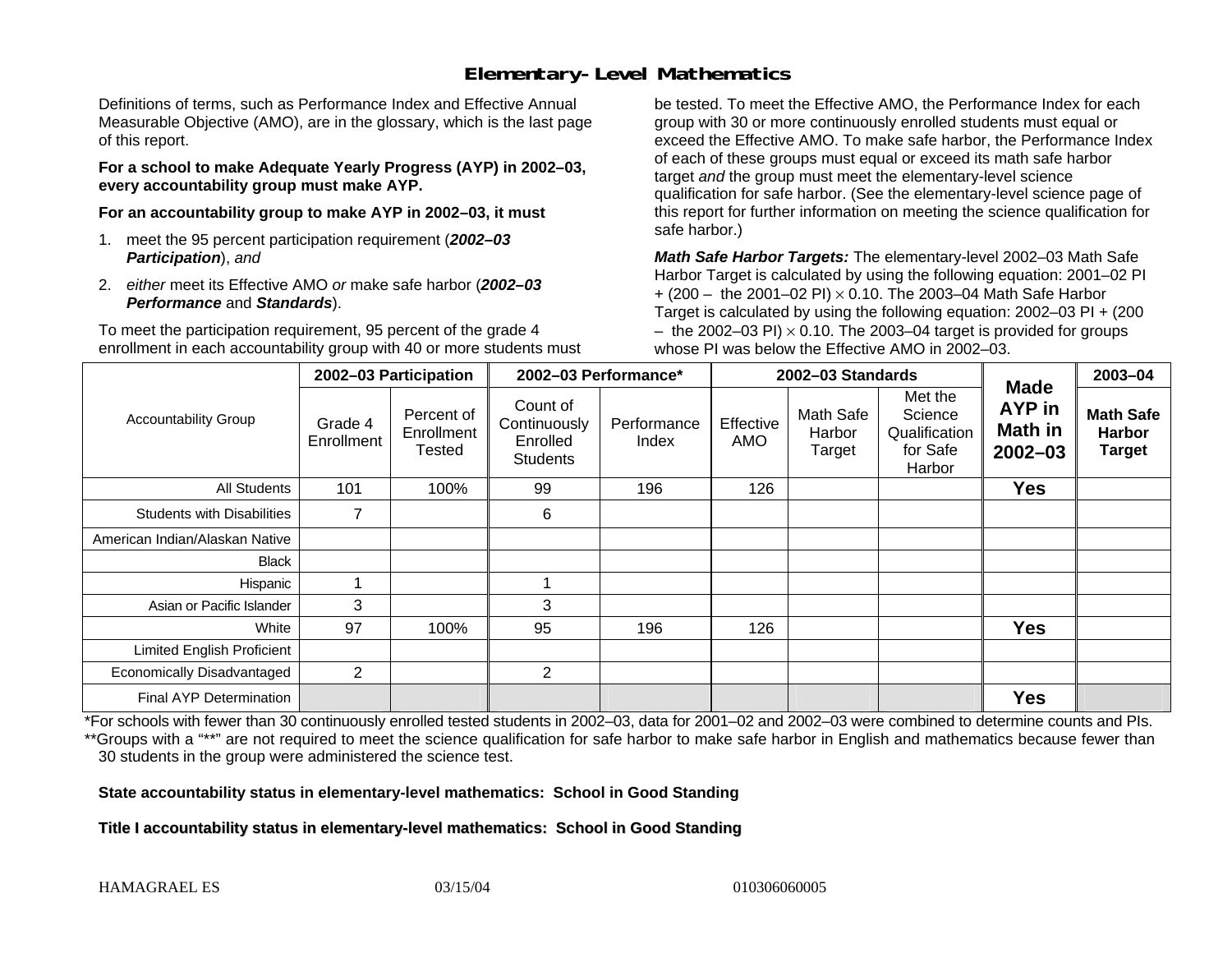## **Elementary-Level Science**

Definitions of terms, such as Progress Target and Adequate Yearly Progress (AYP), are in the glossary, which is the last page of this report.

*Made AYP in Science in 2002–03:* For a school to make AYP in science, the Percent At or Above SDL for the "All Students" group must equal or exceed the State Science Standard or the Science Progress Target.

**State Designated Level (SDL):** The score that students taking the elementary-level science test must equal or exceed on the written portion of the test to meet the State Science Standard.

*Qualification for Safe Harbor in Elementary-Level ELA and Math:* For an accountability group to be considered Qualified for Safe Harbor in Elementary-Level ELA and Math, the Percent At or Above SDL must equal or exceed the State Science Standard or the Science Progress Target in elementary-level science for that group. Groups with fewer than 30 students tested in elementary-level science are not subject to this qualification criterion.

*Science Progress Targets:* The elementary-level 2002–03 Science Progress Target is calculated by adding one point to the 2001–02 Percent At or Above SDL. The 2003–04 Science Progress Target is calculated by multiplying the 2002–03 Percent At or Above SDL by two and then adding one point. The 2003–04 target is provided for groups whose Percent At or Above SDL was below the State Science Standard in 2002–03.

|                                   |                                                         | 2002-03 Performance*       | 2002-03 Standards            |                               |                                             | $2002 - 03$                                                             | 2003-04                       |
|-----------------------------------|---------------------------------------------------------|----------------------------|------------------------------|-------------------------------|---------------------------------------------|-------------------------------------------------------------------------|-------------------------------|
| <b>Accountability Group</b>       | Count of<br>Continuously<br>Enrolled<br><b>Students</b> | Percent At or<br>Above SDL | State<br>Science<br>Standard | Science<br>Progress<br>Target | <b>Made AYP</b><br>in Science<br>in 2002-03 | Qualified for<br>Safe Harbor in<br>Elementary-<br>Level ELA and<br>Math | Science<br>Progress<br>Target |
| All Students                      | 100                                                     | 92                         | 40                           |                               | <b>Yes</b>                                  | Yes                                                                     |                               |
| <b>Students with Disabilities</b> | 6                                                       |                            |                              |                               |                                             |                                                                         |                               |
| American Indian/Alaskan Native    |                                                         |                            |                              |                               |                                             |                                                                         |                               |
| <b>Black</b>                      |                                                         |                            |                              |                               |                                             |                                                                         |                               |
| Hispanic                          |                                                         |                            |                              |                               |                                             |                                                                         |                               |
| Asian or Pacific Islander         | 3                                                       |                            |                              |                               |                                             |                                                                         |                               |
| White                             | 96                                                      | 92                         | 40                           |                               |                                             | Yes                                                                     |                               |
| Limited English Proficient        |                                                         |                            |                              |                               |                                             |                                                                         |                               |
| Economically Disadvantaged        | $\overline{2}$                                          |                            |                              |                               |                                             |                                                                         |                               |
| <b>Final AYP Determination</b>    |                                                         |                            |                              |                               | <b>Yes</b>                                  |                                                                         |                               |

\*For schools with fewer than 30 continuously enrolled students in 2002–03, data for 2001–02 and 2002–03 were combined to determine counts and percents at or above SDL.

#### **State accountability status in elementary-level science: School in Good Standing**

#### Title I accountability status in elementary-level science: School in Good Standing